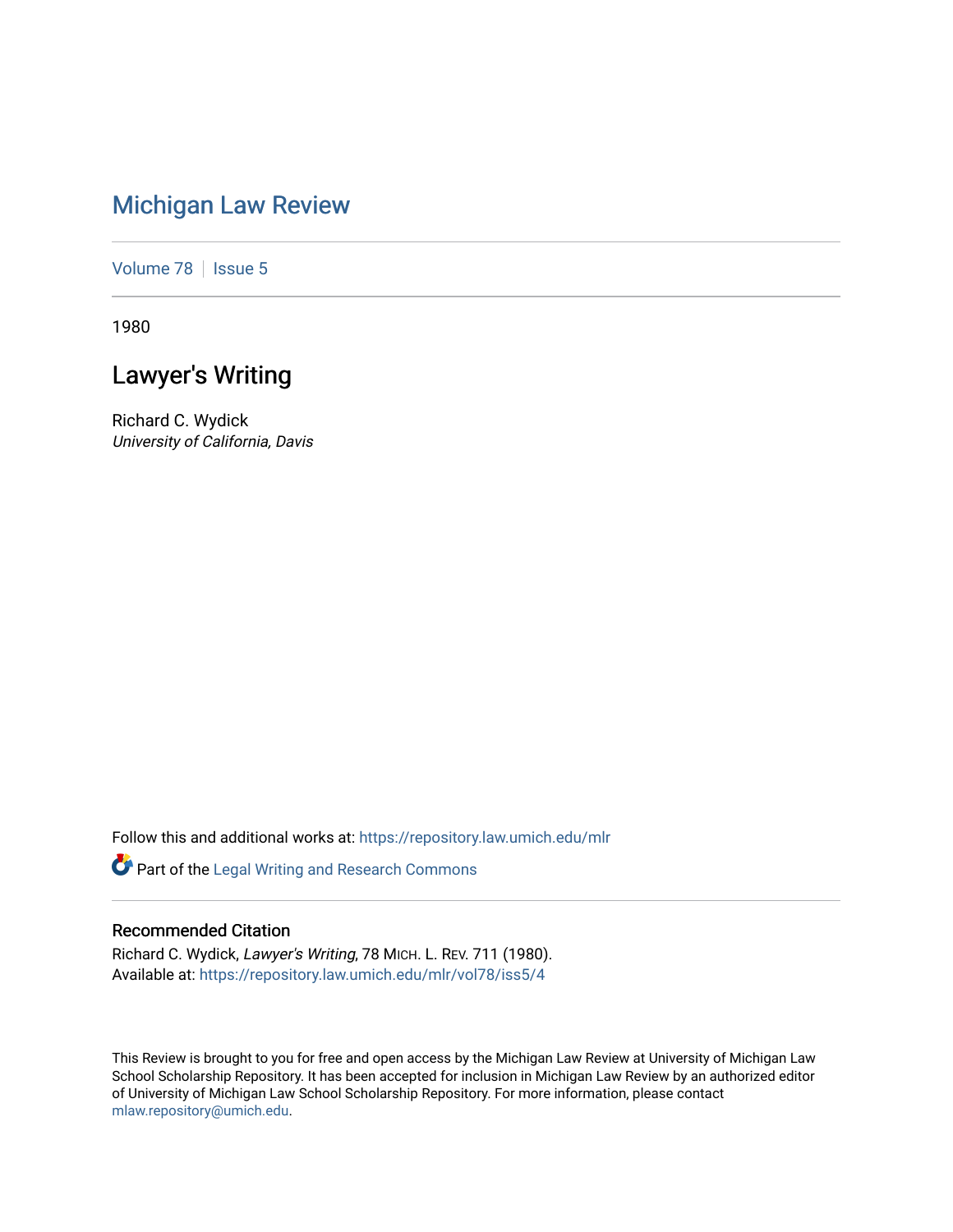# **LAWYERS' WRITING**

## *Richard* C *'Wydick\**

How To WRITE PLAIN ENGLISH: A BOOK FOR LAWYERS  $&$ CONSUMERS. BY *Rudo!f Flesch.* New York and London: Harper & Row. 1979. Pp. 123. \$8.95.

For over thirty years, Rudolf Flesch has been teaching people how to write plainer English.<sup>1</sup> Now he has written a book especially for us lawyers. At last! All these years he has profited at our expense, entertaining his readers with examples of our bloated writing.2 But now he has shifted from scorn to pity. With this book he offers to help us mend our ways.

Dr. Flesch's new book is timely. Lawyers are being told to write in a way that other people can understand,<sup>3</sup> and law schools are being told to reform the way they teach legal writing to their students.<sup>4</sup> Yet Dr. Flesch's new book may not become as popular as some of his earlier works.<sup>5</sup> Some legal readers may be put off by the disarming simplicity of his own writing style. He writes in conversational English, with contractions, colloquialisms, and occasional slang for flavor. Some may think this is beneath the majesty of the law. Other

4. ABA SECTION ON LEGAL EDUCATION AND ADMISSIONS TO THE BAR, LAWYER COMPE-TENCY: THE ROLE OF THE LAW SCHOOLS 15 (1979).

5. As the author of a different book on the same topic *(see* note 3 *supra),* I trust that my bias is obvious and that my comments will be discounted accordingly.

711

<sup>•</sup> Dean and Professor of Law, University of California, Davis. B.A. 1959, Williams College; LL.B. 1962, Stanford University. - Ed.

<sup>1.</sup> His books include: LOOK IT UP (1977); SAY WHAT YOU MEAN (1972); THE NEW BOOK OF UNUSUAL QUOTATIONS (1966); THE ABC OF STYLE (1964); WHY JOHNNY CAN'T READ (1955); THE ART OF CLEAR THINKING (1951); THE ART OF PLAIN TALK (Collier ed. 1951); How To Test Readability (1951); The Art of Readable Writing (1949); The Way To WRITE (rev. ed. 1949).

<sup>2.</sup> For example, in *The Art of Plain Talk,* Dr. Flesch writes of a government lawyer who was told to write a definition of an "ultimate consumer of eggs." The lawyer wrote this:

Ultimate consumer means a person or group of persons, generally constituting a domestic household, who purchase eggs generally at the individual stores of retailers or purchase and receive delivery of eggs at the place of abode of the individual or domestic household from producers or retail route sellers and who use such eggs for their consumption as food.

Why, asked Dr. Flesch, couldn't the lawyer have written this instead: "Ultimate consumers are people who buy eggs to eat them"? R. FLESCH, THE ART OF PLAIN TALK 186 (Collier ed. 1962).

<sup>3.</sup> *See, e.g.,* Exec. Order No. 12044, 3 C.F.R. 152 (1979) (Plain English required in new regulations of federal executive agencies); **N.Y.** GEN. OBLIG. LAW§ 5-701b (McKinney 1978) (Plain English required in New York consumer contracts); Raymond, *Legal Writing.· An Obstruction to Justice,* 30 ALA. L. REV. 1 (1978); Wydick, *Plain English for Lawyers,* 66 CALIF. L. REV. 727 (1978), *republished in* **R.** WYDICK, PLAIN ENGLISH FOR LAWYERS (1979).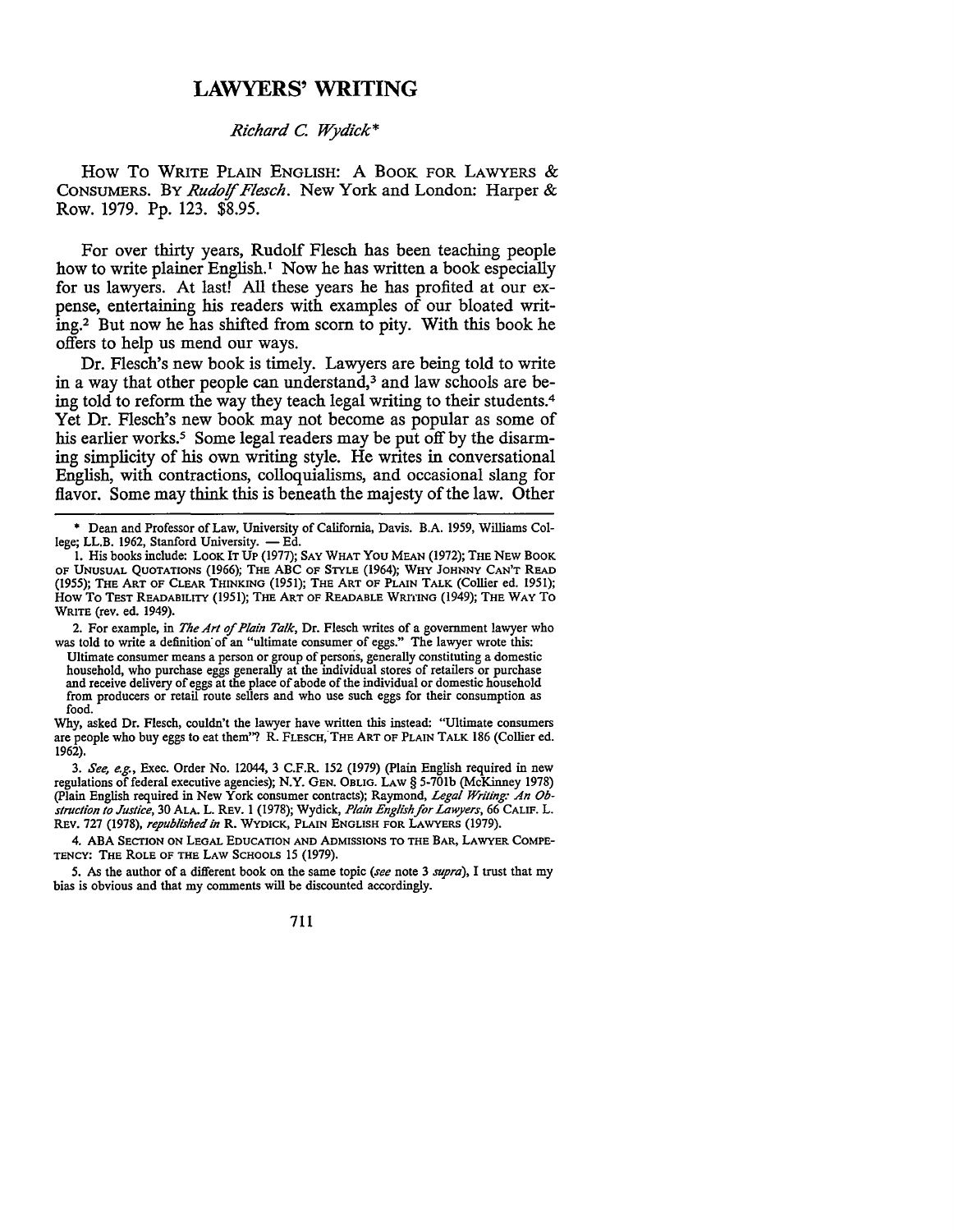712 *Michigan Law Review* [Vol. 78:711

legal readers may be put off by the heart of his prescription  $- a$ readability formula that requires one to count sentences, words, and syllables, and to do a little long division. They may balk at the time and trouble that takes. And some legal readers may find, after reading the book, that while they have gained a sincere admiration for Dr. Flesch's own ability to put complex legal ideas in simple terms, they have not learned to do that themselves. They may conclude ' that they have been entertained, but not educated. Those who apply themselves diligently to Flesch's teachings, however, should find their efforts repaid handsomely.

#### THREE RULES FOR PLAIN ENGLISH

Dr. Flesch begins with three rules for lawyers who want their writing to be understandable to nonlawyers. First, "[u]se nothing but Plain English" (p. 3). Dr. Flesch defines "Plain English" as English on an eighth- or ninth-grade level (p. 26). Some lawyers assert that the legal ideas they deal with are too complicated to be expressed in ordinary English.<sup>6</sup> But the reader needs the most help, says Dr. Flesch, when the idea is complicated.7 For instance, suppose you are writing a letter to your client to explain why she cannot recover from her business partner on an illegal bargain the two of them made. If you want her to understand, you cannot toss her *"in pari delicto"* and leave it at that. You must explain in ordinary language that judges usually will not let one party to an illegal bargain recover from the other party when the two are equally guilty. You must try harder to express it simply (p. 4). Dr. Flesch would applaud John Kenneth Galbraith's statement about economics: "[T]here are no important propositions that cannot be stated in plain language."<sup>8</sup>

Second, you must "[k]now your reader" (pp. 4-9). When you are writing an apartment lease, a consumer credit agreement, or some other document that nonlawyers must read and understand, Dr. Flesch warns you not to pitch it for the "average person." That . would shut out half your readers, those below the average in reading ability, education, and worldly experience. They need your help the most, he says, and you should write for them.

The interplay between Dr. Flesch's first two rules is interesting and puzzling. The command always to use Plain English, eighth-

<sup>6.</sup> *See* Verbatim, *Worldly Wisdom on the Subject of Rhetorical Overkill,* STUDENT LAW., Dec. 1979, at 13.

<sup>7.</sup> Dr. Flesch's attempt to explain the effect on the common law of the FTC's holder-indue-course regulation shows how difficult it is to explain some legal ideas to consumers (pp. 4- 5). He summarizes the history of the common-law rule, but fails to explain how the  $\hat{F}TC$ regulation works to the consumer's advantage. His explanation of the common-law rule, using terms like "draws on the Bank" and "commercial paper," seems aimed at the executive rather than the "poor, semiliterate and not very bright" consumer he says we should write for (p. 9).

<sup>8.</sup> Galbraith, *Writing, Typing & Economics,* ATLANTIC, March 1978, at 105.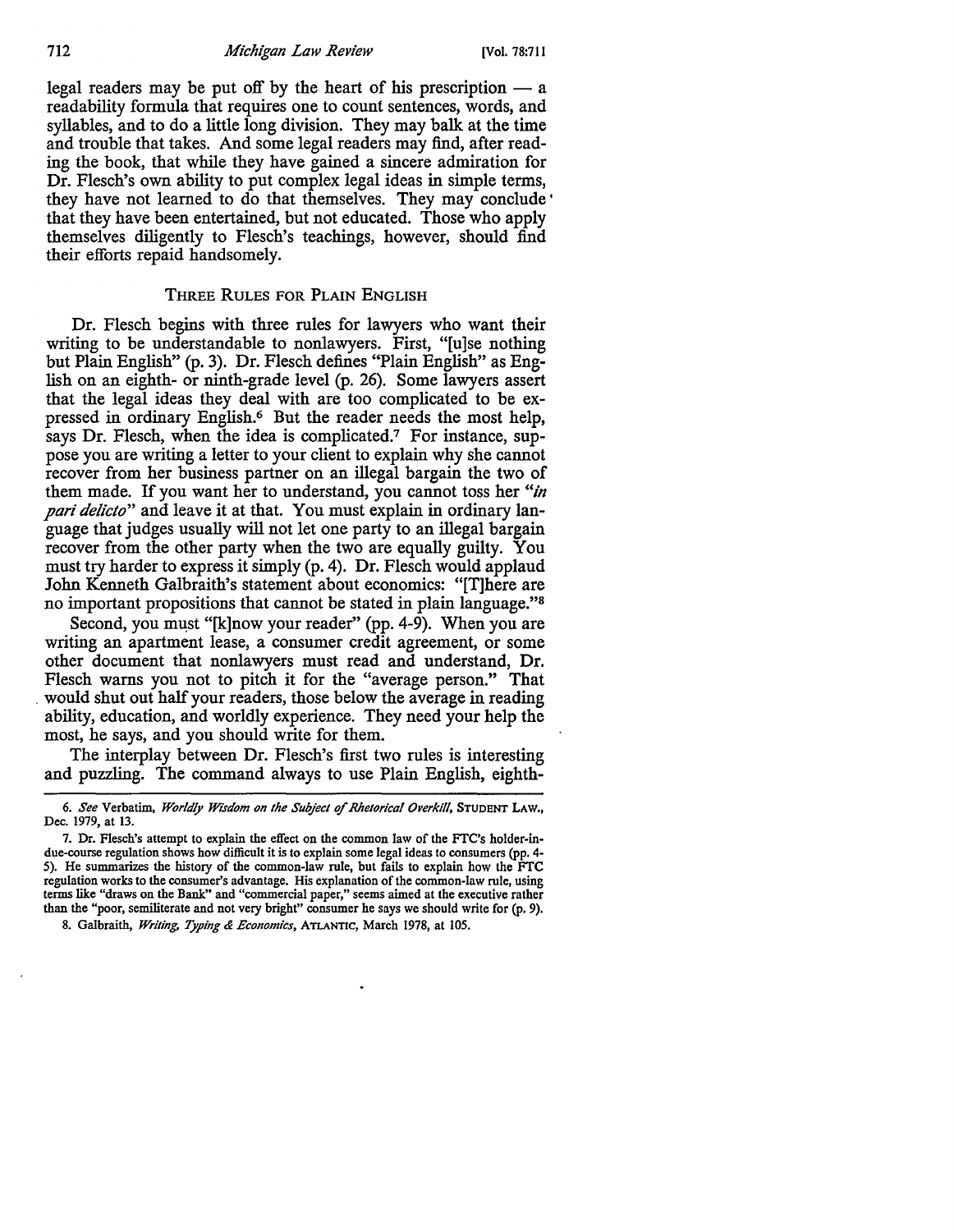grade English by definition, seems to conflict with the command to know your reader. What happens when you know your reader to have more than an eighth-grade reading ability? Lawyers usually know precisely who will read what they write, and they can tailor their writing accordingly. When you know your reader is sophisticated, feel free to exploit the richness of the English language.<sup>9</sup> Thus, you should read Dr. Flesch's first rule not as "use nothing but Plain English," but rather as "always write clearly and precisely."

Dr. Flesch's third rule, "[u]se the right tone" (p. 9), also qualifies his first. If you are writing for the general public (perhaps in a set of income tax instructions or a consumer class action notice), your writing should be friendly and informal. To get that tone, Dr. Flesch recommends conversational English with all of its contractions, street grammar, colloquial expressions, and even its slang (pp. 10- 11 ). To illustrate, he offers a passage from the Oregon income tax instructions. Before it was put in conversational English, the passage said this:

*Minors.* If you are a minor, you are required to report your income and deductions on your own return and not on the return of your parents. However, any tax attributable to a minor's income from personal services, if not paid by the minor, is considered assessed against the parent by reason of parental rights.

After the passage was revised, it said this:

*.Do I have to report money my children earned?* Your children have to report income and deductions on their own returns, not on yours. But if they don't pay their taxes, it's up to you to pay them. [p. 12]

If you are writing for a more sophisticated audience, the tone can be more sophisticated. You can leave out the "casual contractions and other conversational features" (p. 15), but you should still strive for simplicity, not complexity. <sup>10</sup>

#### **THE FLESCH READABILITY FORMULA**

The heart of Dr. Flesch's prescription for Plain English is a read-

9. Dr. Flesch recognized this when he rewrote the FTC home insulation rule. He wrote that rule for the "typical small businessman rather than a semiliterate consumer" (p. 46).

After it was put in Plain English, the regulation said this:

A hearing aid is used if it has been worn for any length of time. This includes new hearing aids that have been returned. However, if a hearing aid was only tried on in front of a salesperson or professional, it is still new. [Pp. 16-17]

IO. Dr. Flesch cites as an example a Federal Trade Commission regulation designed to be understood by people in the hearing aid business. An initial draft of the regulation defined "used hearing aid" this way:

*<sup>&#</sup>x27;Used hearing aid.'* A hearing aid which has been worn for any period of time by a buyer or potential buyer; *Provided however,* That a hearing aid shall not be considered 'used' merely because it has been worn by a buyer as part of a bona fide evaluation conducted to determine whether to select that particular hearing aid for that buyer, if such evaluation has been conducted in the presence of the seller or a hearing aid professional selected by the seller to assist the buyer in making such a determination.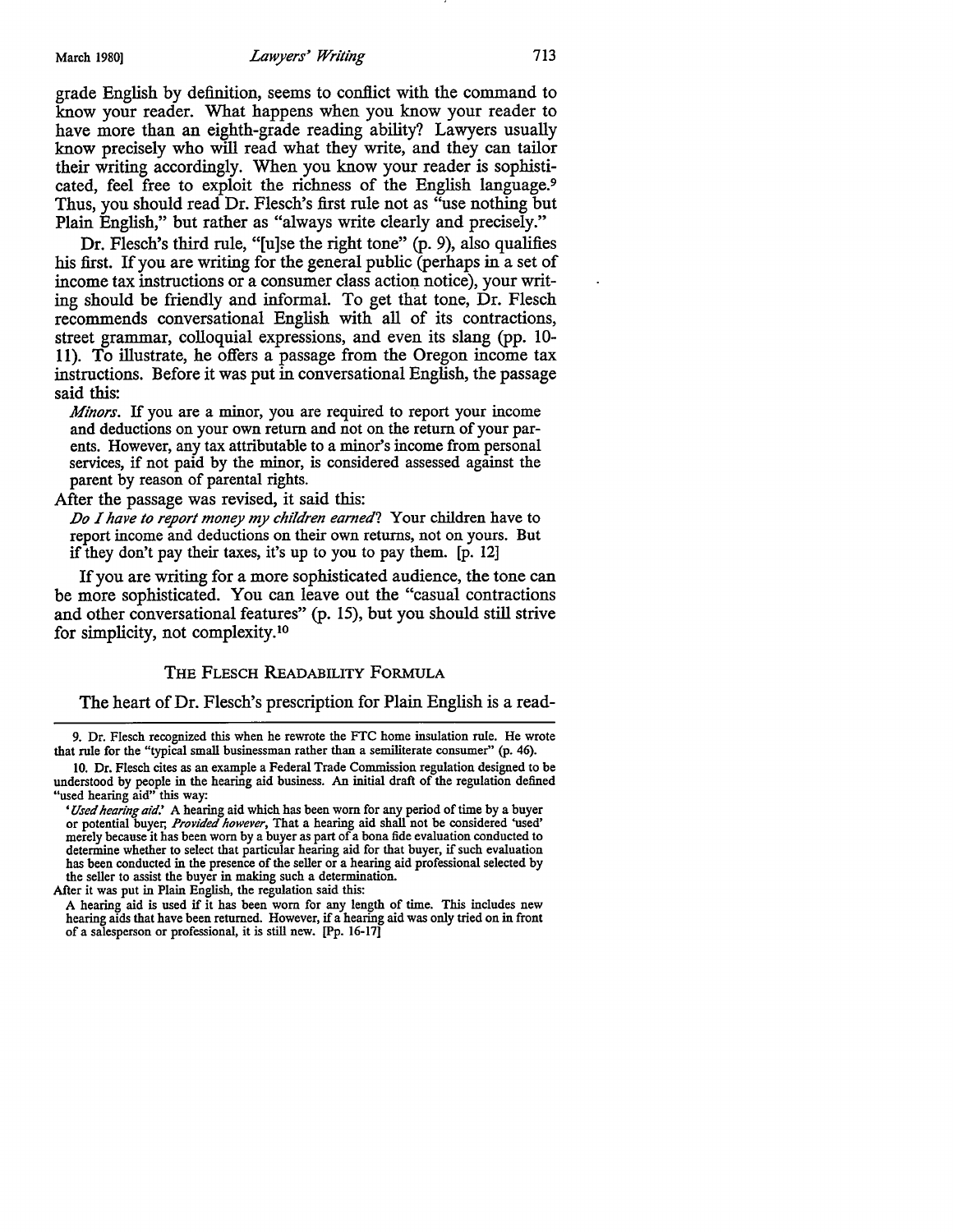ability formula based on the length of sentences and the length of words (pp. 20-26). The formula is based on two premises: (a) short words are easier to understand than long ones, and (b) short sentences are easier to understand than long ones.

To use Dr. Flesch's formula, pick a sample passage and follow these steps:

- (1) Count the words, 11 syllables, 12 sentences. <sup>13</sup>
- (2) Divide the number of syllables by the number of words to find the average number of syllables per word.
- (3) Divide the number of words by the number of sentences to find the average number of words per sentence.
- ( 4) Apply the formula, either by using the simple chart in Dr. Flesch's book (p. 25), or by using this equation:

 $206.835$  - [(the average sentence length x 1.105) + (average word length  $x$  84.6)] = readability score.

The higher the readability score, the easier the passage is to read. 14 A score between 60 and 70 qualifies as "Plain English." For example, "Smith brought a civil suit against Brown" would score 90 or ''very easy" on the Flesch scale. In contrast, "Plaintiff Smith instituted civil proceedings against defendant Brown" would score 19 or "very difficult."<sup>15</sup>

If the formula shows that a piece of writing is too hard for the

11. Count as single words all contractions, hyphenated words, abbreviations, figures, symbols, and their combinations (p. 23).

12. Count abbreviations, figures, symbols, and their combinations as one syllable (p. 23). 13. "Count as a sentence each full unit of speech marked off by a period, colon, semicolon, dash, question mark, or exclamation point. Disregard paragraph breaks, colons, semicolons, dashes or initial capitals *within* a sentence" (p. 23).

| <b>READABILITY</b><br><b>SCORE</b> | LEVEL OF<br><b>DIFFICULTY</b> | <b>SCHOOL</b><br>LEVEL |
|------------------------------------|-------------------------------|------------------------|
| 90-100                             | Very Easy                     | 5th Grade              |
| 80-90                              | Easy                          | 6th Grade              |
| 70-80                              | <b>Fairly Easy</b>            | 7th Grade              |
| 60-70                              | Plain English                 | 8th & 9th Grade        |
| 50-60                              | <b>Fairly Difficult</b>       | 10th-12th Grade        |
| 30-50                              | Difficult                     | College                |
| $0 - 30$                           | Very Difficult                | College Graduate       |

Samples of reading material, tested by Dr. Flesch, score as follows (p. 26):

| Comics                | $92 - \text{very easy}$ |
|-----------------------|-------------------------|
| Reader's Digest       | $65$ — Plain English    |
| Time Magazine         | $52$ — fairly difficult |
| Harvard Law Review    | $32$ — difficult        |
| Internal Revenue Code | $-6$ — a disaster       |

15. If "Smith sued Brown," he would get a score of 119 off the readability chart. It's a good thing Smith didn't sue Shostakovich.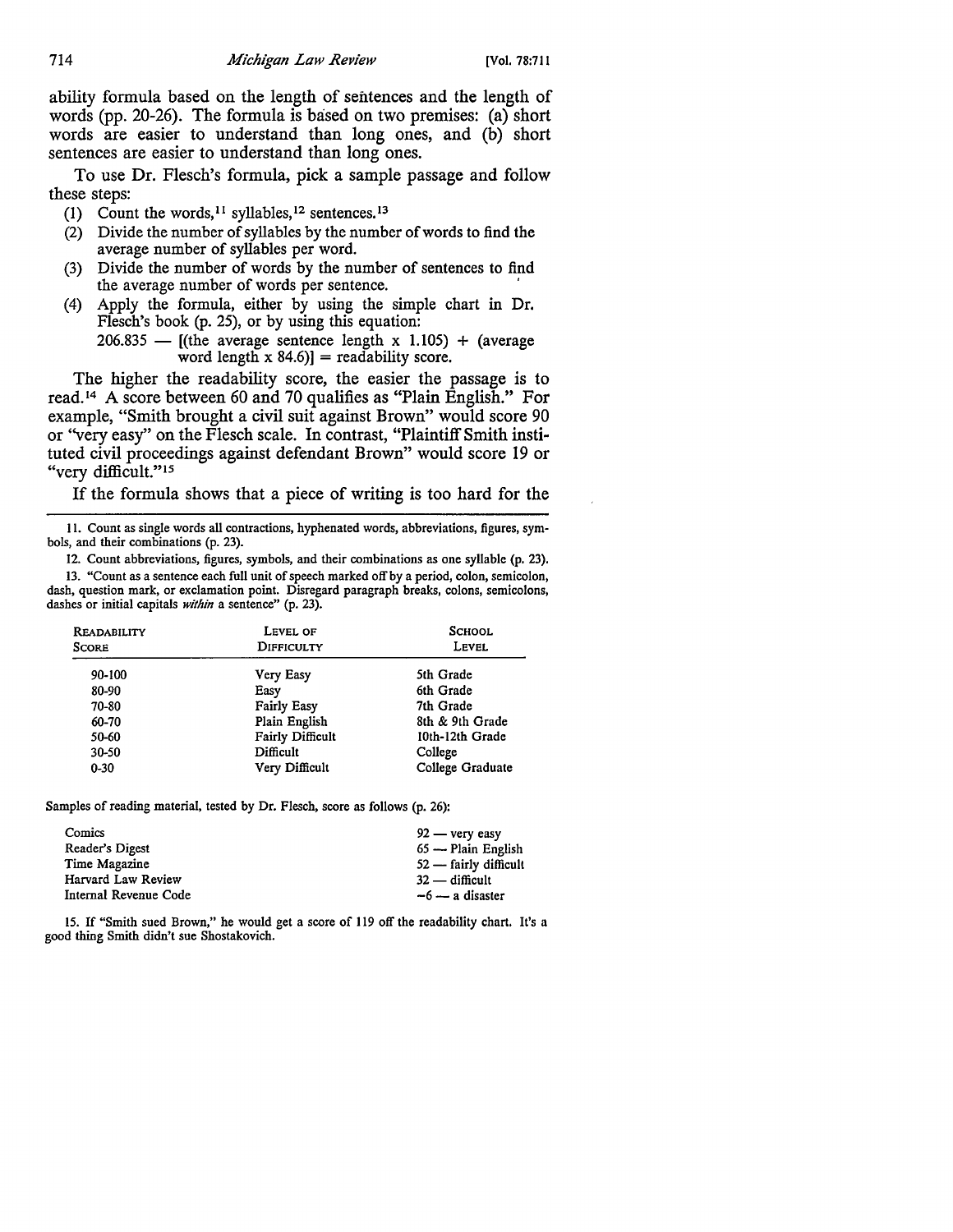audience you are addressing, Dr. Flesch's remedy is to shorten the words and sentences (pp. 26-27). To illustrate, he tells a story about a supermarket chain he calls Plazamart (pp. 29-32). Plazamart got in trouble with the Federal Trade Commission for not marking down items it advertised as low-priced specials. The lawyers for Plazamart and the FTC worked out a consent order requiring Plazamart to post its ads along with a notice warning shoppers to check the advertised prices against the prices marked on the items. Here is the notice the lawyers proposed:

All items advertised are required by law to be sold at prices no higher than the advertised price in each Plazamart store, except as specifically noted in this ad. If you have any questions, the store manager will be glad to assist you.

In order to avoid overcharging that might result from incorrect price marking, Plazamart asks each of its customers to inspect the price marked on each item he or she selects to insure that such price is correct, and report instances of merchandise being marked with an incorrect price to store personnel. Plazamart is legally obligated to make available any advertised item at the advertised price during the applicable advertised sales periods regardless of the price marked on any unit of the advertised item. (In the case of coupon offers you must, of course, present the appropriate coupon, or make the minimum purchase to receive the advertised price.)

If any checker, when confronted by you with the fact that he is about to ring up, or he has rung up, an advertised item at a price higher than the advertised price, refuses to correct the error immediately or to ring up the item at the advertised price, the customer is requested to report the incident to the store manager [pp. 29-30].

That notice is 213 words long and has a readability score of 37, a little harder than the *New York Times.* How many busy shoppers would stop behind their pushcarts to puzzle it out? Dr. Flesch applied his short words, short sentences remedy to the draft and came out with this:

### **To OUR CUSTOMERS**

Please check the price of each advertised item you buy against the price in our ad. If it's more, ask the checker to charge only the price in the ad. If there's any problem, please let me know. Thank you.

THE **MANAGER** 

Dr. Flesch's revised notice is undeniably better for the purpose - a wall poster that must fight for the shopper's attention amid the many visual distractions of a modem supermarket. The revision contains only 40 words and has a readability score of 95. But note that Dr. Flesch did much more than shorten words and sentences to achieve his result. First, he sliced out the nonessential details that the lawyers had thrown into their draft (for instance, the parenthetical sentence about coupons and minimum purchases). Second, he condensed the important ideas, expressing them in a few simple words (for example, "an advertised item at a price higher than the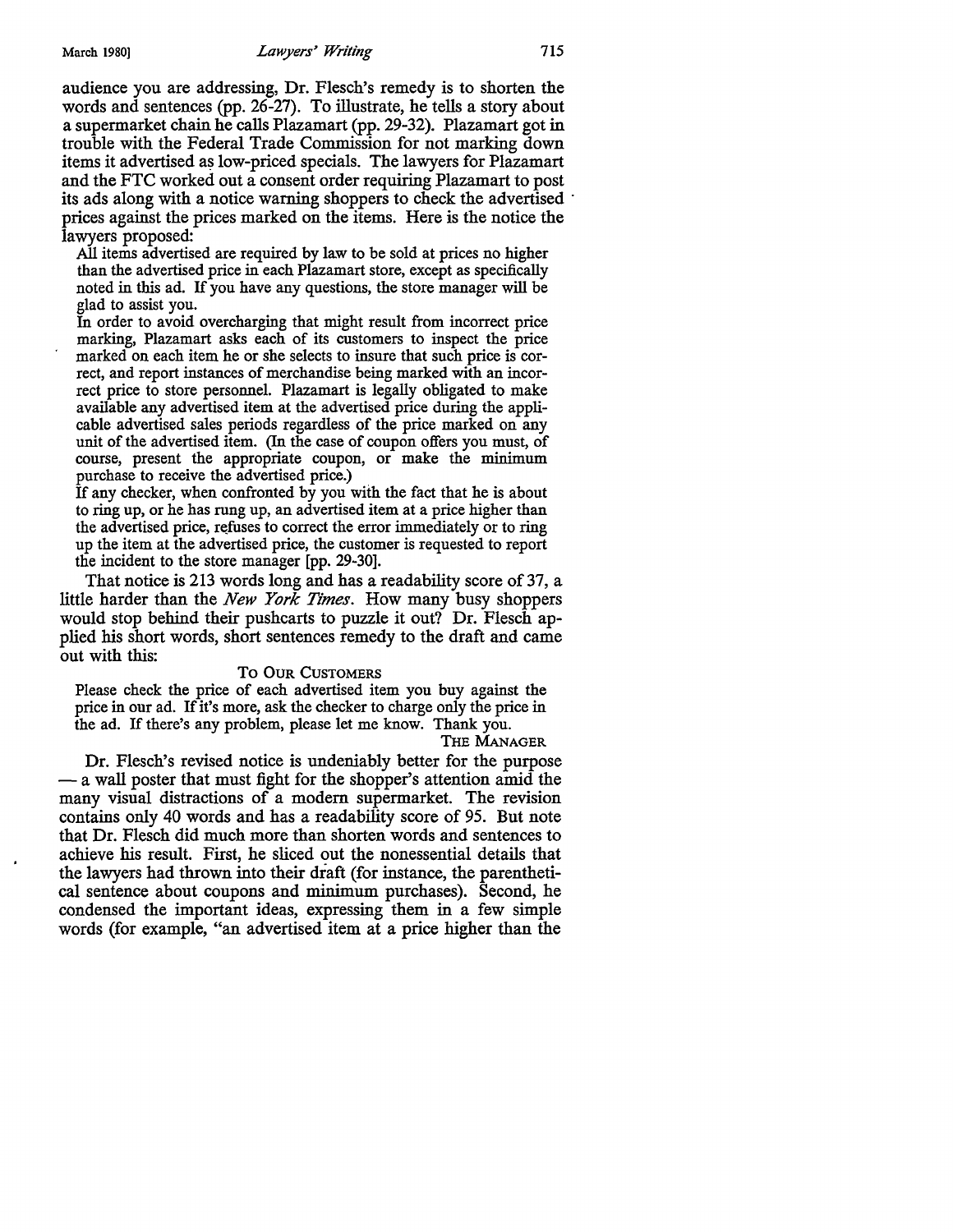advertised price" got boiled down to "if it's more"). 16 Third, he changed the tone. In the lawyers' draft, Plazamart comes across as a crooked outfit, staffed by checkers who must be "confronted"; even then, they may refuse to correct an error unless the "incident" is reported to the manager. That tone harms Plazamart and does the FTC no good. Dr. Flesch's revision uses conversational English to convey an open, friendly tone. It is addressed from the manager to the shopper and even says "please" and "thank you."

Dr. Flesch's formula is valuable for testing the readability of a document like the Plazamart notice. But one may question its usefulness in the day-to-day writing done by busy practicing lawyers. Because they must watch the clock, they may hesitate to charge the client for the fifteen minutes or so it takes to apply the formula to a typewritten page. Moreover, writing Plain English takes more than counting syllables and words. The secret to Dr. Flesch's success in trimming the weeds from statutes and regulations is what he calls "simple, garden-variety editing" (p. 38). Dr. Flesch is a master gardener. Each page of his book reveals a new prize rose, but - unfortunately — we catch only rare glimpses of  $\overline{Dr}$ . Flesch tilling the soil (e.g., pp. 33-38). Throughout his book his examples are amusing and admirable, but one wishes Dr. Flesch had spent more time explaining how he edits.

Further, the Flesch formula may give word length more attention than it's worth.17 Choice of words is vital to readability, but the number of syllables a word contains may not be as important as its degree of abstraction or unfamiliarity to the reader. 18 For instance, *res* is a nice, short word, but if used in a letter to a client it is likely to be perplexing. Dr. Flesch seems to recognize this when he selects "undermine" from among the words "subvert," "sabotage," "undermine," and "undercut" for an FTC protein-supplement regulation (pp. 41-44). He dismisses "subvert" and "sabotage," saying only that they are not "Plain English." Here Dr. Flesch seems to be following some unarticulated principle other than word length. Dr. Flesch's preference seems correct, but simply dismissing subvert and sabotage as "not Plain English" does not help his reader. Most of us would prefer "undermine" because it is more concrete and more familiar.

<sup>16.</sup> For some techniques of omitting surplus words, *see* R. WYDICK, *supra* note 3, at 7-21.

<sup>17.</sup> As evidence of the need for Plain English, Dr. Flesch cites a study that showed that juries could not paraphrase jury instructions after they had been read aloud twice (p. 7). But a recent study shows that word and sentence length alone may not explain the jury's difficulties, Charrow & Charrow, *Making Legal Language Understandable,* 79 CoLUM. L. REV, 1306 (1979). The study found that word order, use of negatives, and other matters of word selection were better predictors of a jury's ability to understand instructions than sentence length. The study found that sentence length had "virtually no effect on subjects' performances." *Id.* at 1320. In fact, the study found a statistically significant negative correlation between jurors' performances and readability scores in some cases. *Id.* at 1341.

<sup>18.</sup> *See* R. WYDICK, *supra* note 3, at 23-31.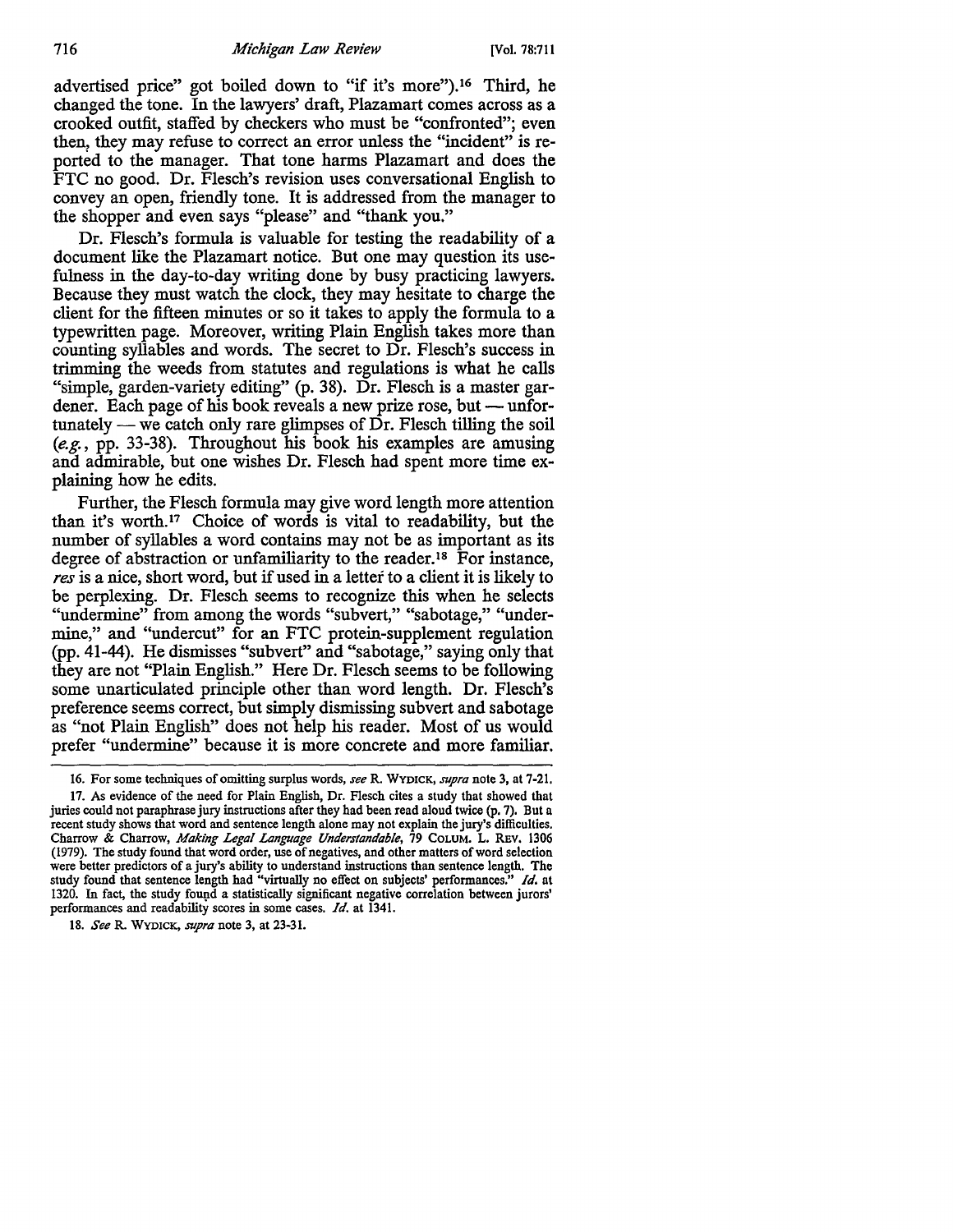''Undermine" conjures up real-life visions of crumbling walls and toppling buildings. "Subvert" and "sabotage" are mysterious and happen only on foggy nights; they are four-dollar words, reserved for special occasions.

For day-to-day writing we should pay more attention to the concreteness and familiarity of our words than to the number of syllables.19 Then for most purposes we can get along with a cruder but quicker readability guide. The one I have found useful has two parts:

- (1) In most sentences, put only one main thought.
- (2) Keep the average sentence length down to 25 words.20

#### LAWYERS' "CRIMES AGAINST LANGUAGE"

As a Plain English consultant to the Federal Trade Commission, Dr. Flesch has become thoroughly familiar with what the FTC Chairman calls lawyers' "crimes against language" (p. xii). Some seventy pages of Dr. Flesch's book are devoted to cataloging these crimes and suggesting ways to avoid them. Here are some samples.

#### *Shotgunning*

When lawyers can't find just the right word to express a thought, they take rough aim and let loose a shotgun-blast of words, hoping that one or more of them might hit the target.<sup>21</sup> For instance, consider this proposed FTC regulation to stop opticians' and optometrists' associations from putting pressure on their members not to advertise:

It is an unfair act or practice for any person to engage in any activity which has the effect of *prohibiting, hindering, restricting, reducing, burdening, altering, limiting, changing,* or *impairing* the dissemination of information pertaining to the sale or offer for sale of opthalmic goods or services [emphasis added].

None of the nine verbs is precisely right. *Prohibit, hinder,* and *restrict* are too narrow. *Limit* and *reduce* are too wide. *Burden* is unclear, and *change, impair,* and *alter* don't quite fit. The author destroyed the target but he never hit the bull's eye.

Dr. Flesch's remedy for shotgunning is to refine your thought and then to spend some time with the dictionary and the thesaurus to find the perfect combination of words to express that thought (pp.

<sup>19.</sup> *See id.* at 23-31.

<sup>20.</sup> *Id.* at 33-39; *see also* T. BERNSTEIN, WATCH YOUR LANGUAGE 111-21 (Antheum ed. 1976). In using the 25-words-per-sentence guide, count the words from one period to the next. Note that the guide refers to average sentence length; to get variety, you must mix some longer sentences with short ones.

<sup>21.</sup> Another approach is to "[u]se a word that's *clearly wrong* and then define it to fit" (p. 59).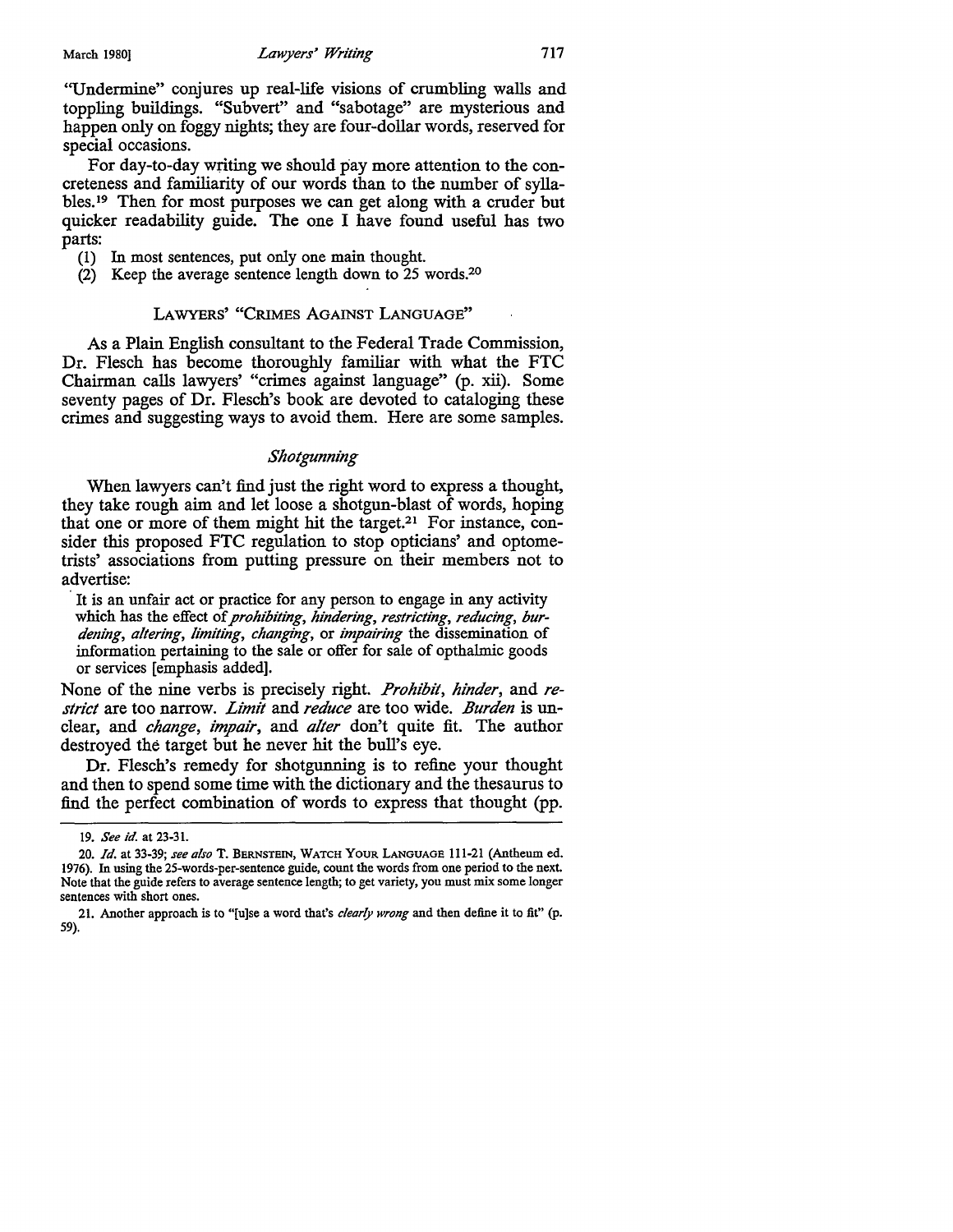41-42).22 Using those standard writers' tools, Dr. Flesch found five other words that do better in the FTC regulation: *inhibit, stf/le, discourage, deter from,,* and *prevent.* Of the lot, *discourage* best fits the subtle pressure tactics used by the professional associations. Thus he revised the draft to read as follows: "It is an unfair act or practice for anyone to discourage ads for eyeglasses" (pp. 42-43).

## *Cosmic .Detachment*

Ancient legal documents were commonly worded as direct, personal communications to those who would read and be affected by them. You can find vestiges of this style in a modem subpoena that begins, ''You are hereby commanded to appear . . . ." But for two hundred years or so, the dominant style of legal writing has been utterly impersonal, as though the author were addressing a timeless, humanless cosmic void. For instance, here is a part of the new United States copyright law:

Copyright protection subsists, in accordance with this **title,** in original works of authorship fixed in any tangible medium of expression, now known or later developed, from which they can be perceived, reproduced, or otherwise communicated, either directly or with the aid of a machine or device.23

This style of address breeds bad writing habits, like addiction to the passive voice and use of ethereal verbs (such as "subsists").24

To avoid cosmic detachment, Dr. Flesch suggests addressing your writing directly to the people who will read it. He favors using as many personal pronouns as you can; the personal pronoun "you" is particularly useful because it brings your reader right into your writing (pp.  $44-50$ ).<sup>25</sup> To show how this works, he offers a draft FTC regulation directed at people in the home insulation industry. The draft is a model of cosmic detachment:

Any advertisement which compares the effectiveness or savings resulting from the advertised insulation to one or more other types of insulation shall base the comparison on equal coverage areas for the product being compared; and in addition to the disclosures about the advertiser's product required in paragraph (a) above, the advertiser shall disclose the R-value of the insulation to which the advertised product is being compared.

See how much clearer the regulation is when addressed directly to the people who must comply with it:

If your ad compares one type of insulation to another, the comparison must be based on the same coverage areas. You must give the R-value at a specific thickness and the coverage area of each insulation. You

<sup>22.</sup> *See also* w. ZINSSER, ON WRITING WELL 32-33 (1976).

<sup>23. 17</sup> U.S.C. § 102 (1976).

<sup>24.</sup> *See generally* R. LANHAM, REVISING PROSE 56-79 (1979).

<sup>25.</sup> *See also* R. FLESCH, THE ART OF PLAIN TALK 66-74 (Collier ed. 1951).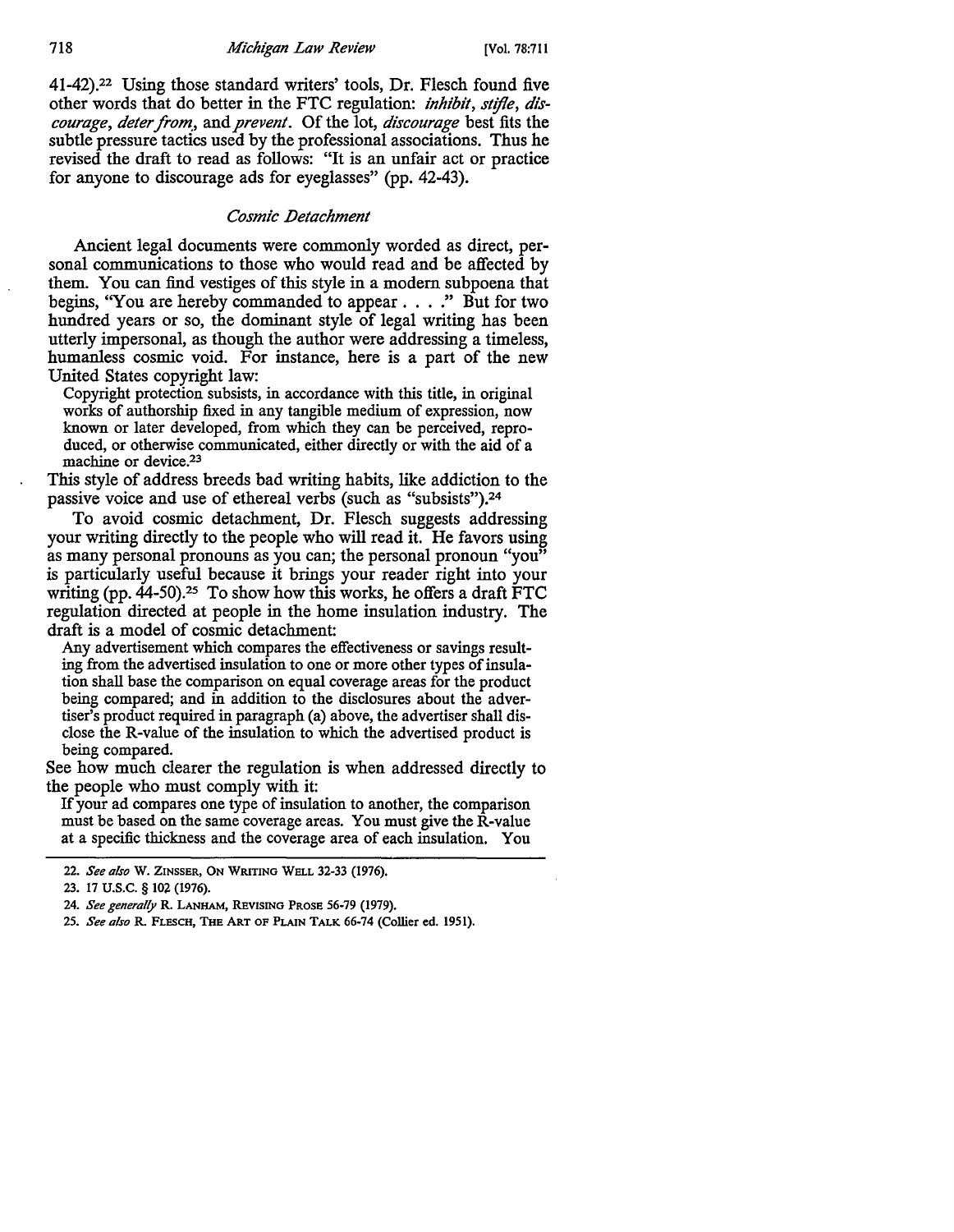must also give the statement explaining R-values. If you give the price per square foot, you do not have to give the coverage area [p. 46]

#### *Tabulation*

Dr. Flesch disdains tabulation, the method of breaking complicated material into a laundry list and connecting the items with "and" or "or" to show their logical relationships to one another (ch. 10). While granting that tabulating complicated ideas may prevent lapses in logic (pp. 103-04), Dr. Flesch rejects tabulation (he calls it Shredded English), because "the whole system of dividing and subdividing is extremely forbidding" to the reader (p. 105). Tabulation, he says, ''treats things of the real world as if they were happening in a never-never land of abstract logic" (p. 107).

Dr. Flesch's position seems extreme. Tabulation is useful to present a series of related ideas. You need only follow a few basic rules,26 chief among them, be sure that all the items in the list are of the same class. And don't use tabulation for ideas that are easily expressed in a short sentence.27 If you follow these simple pointers, you can avoid creating the monsters that make Flesch pale.

#### *Manic Cross-Referencing·*

High on Dr. Flesch's list of legal writing villains are the manic cross-referencers. They mean well. They are trying to save paper and avoid saying things more than once. But they send their readers hopping through the volume from section to section, like crazed wallabies. Consider this passage from the Internal Revenue Code (which Dr. Flesch calls the "encyclopedia of gobbledygook" (p. 86)):

For purposes of paragraph (3), an organization described in paragraph (2) shall be deemed to include an organization described in section  $501(c)(4)$ , (5), or (6) which would be described in paragraph (2) if it were an organization described in section  $501(c)(3).^{28}$ 

For Dr. Flesch, the only good cross-reference is a stricken one. He advocates saying what you mean, on the spot, even if you must repeat yourself (pp. 81-93). That seems extreme. Perhaps a rule of reason would be appropriate: if you can avoid a tiresome repetition, or save a substantial amount of space, then use a cross-reference.

<sup>26.</sup> *See* R. WYDICK, *supra* note 3, at 39-40.

<sup>27.</sup> I.R.C. § 4072(b) is a good example of needless tabulation:

For purposes of this chapter, the term "tread rubber'' means any material -

<sup>(1)</sup> which is commonly or commercially known as tread rubber or camelback; or (2) which is a substitute for material described in paragraph (1) and is of a type used in recapping or retreading tires.

Dr. Flesch reduces this to:

The tax on tread rubber also applies to substitutes used for recaps and retreads. [p. 108] 28. I.R.C. § 509(a).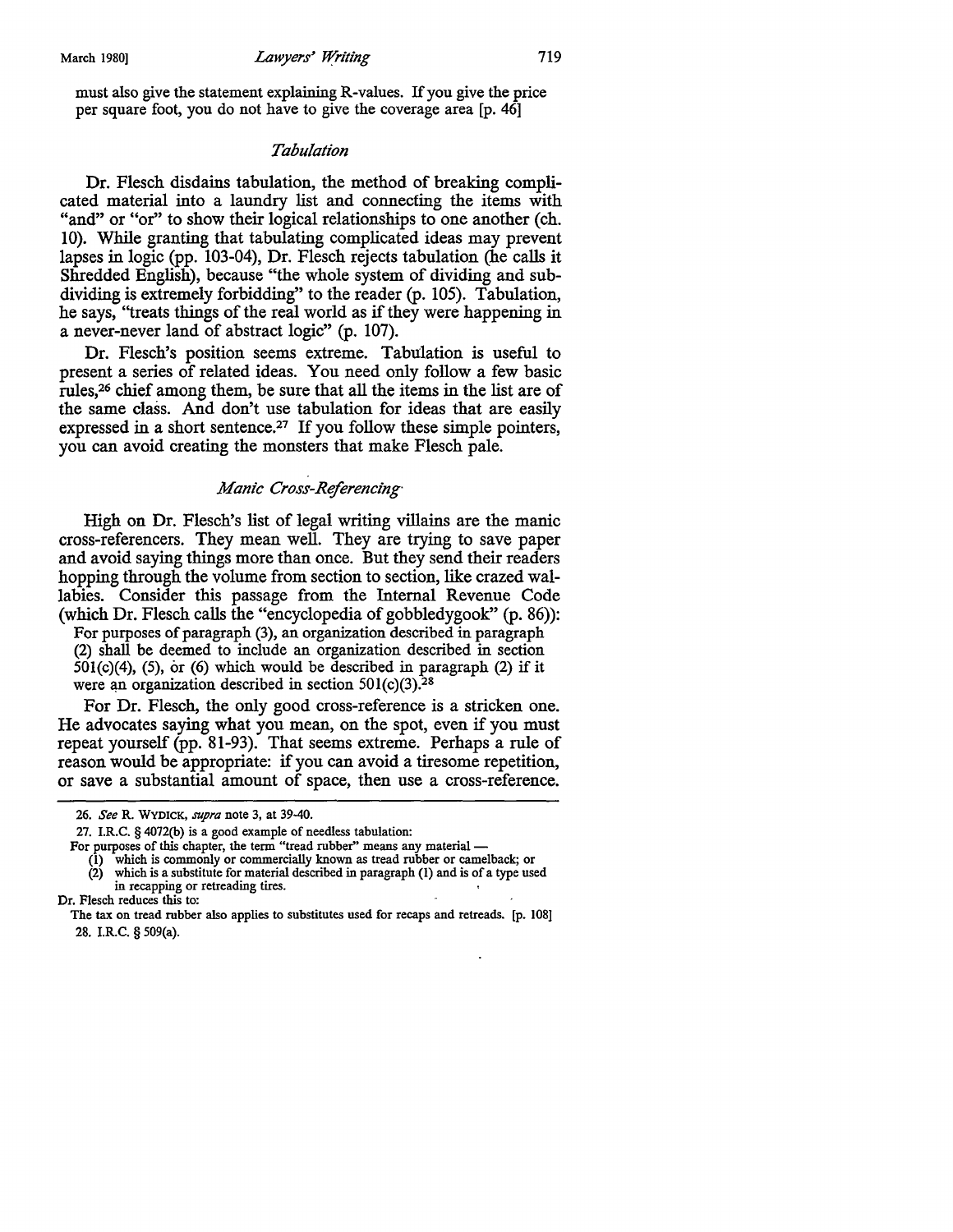But remember that your reader's patience and convenience must be your guides.

# *Multiple Negatives*

Lawyers are fond of constructing sentences with double, triple, and even quadruple negatives. "It shall be unlawful to fail to . . ." is an example of a double negative. It's proper grammar, but it makes the reader do a quick mental flip from yes to no to yes. In addition to ordinary negative words and prefixes (like *not, un-* and *non-),* many other words operate negatively (like *unless, except, notwithstanding, other than, terminate, void,* and *denial)* (p. 94). If you string a few of these together, you can make the reader's eyes cross. Like this: "Provided however, that this license shall not become void unless licensee's failure to provide such notice is unreasonable in the circumstances."

Dr. Flesch's antidote for multiple negatives is obvious, but not always simple: tum two negatives into one positive. Thus, "it is unlawful to fail to . . ." becomes "you must . . . ." A more complicated example comes from an Internal Revenue Code provision on pension plans:

A trust shall *not* constitute a qualified trust . . . if the plan . . . provides for . . . an annuity *unless* such plan provides for . . . a qualified joint and survivor annuity.

(D) A plan shall *not* be treated as *not* satisfying the requirements of this paragraph solely because the spouse of the participant is not entitled to receive a survivor annuity . . . *unless* the participant and his spouse have been married throughout the I-year period ending on the date of such participant's death.<sup>29</sup>

Dr. Flesch translates this quintuple negative into Plain English as follows:

If your plan offers the choice of an annuity, it *must also* offer the choice of a joint or survivor annuity for husband and wife. But *you can put in*  the following condition to prevent abuses. *You can say* that when a plan member dies, the widow or widower *will get* the survivor annuity *only* if the couple has been married for at least a year [p. 99 (emphasis original)].

# **CONCLUSION**

The title of Dr. Flesch's book, *How To Write Plain English: A Book for Lawyers & Consumers,* is slightly misleading. Even though Dr. Flesch addresses his last chapter to consumers, few will get that far. *How To Write Plain English* is written to benefit consumers but is addressed to lawyers. Plain English, as Dr. Flesch sees it, is a con-

<sup>29.</sup> I.R.C. § 40I(a)(ll)(A), (D) (emphasis supplied by Dr. Flesch (p. 98)).